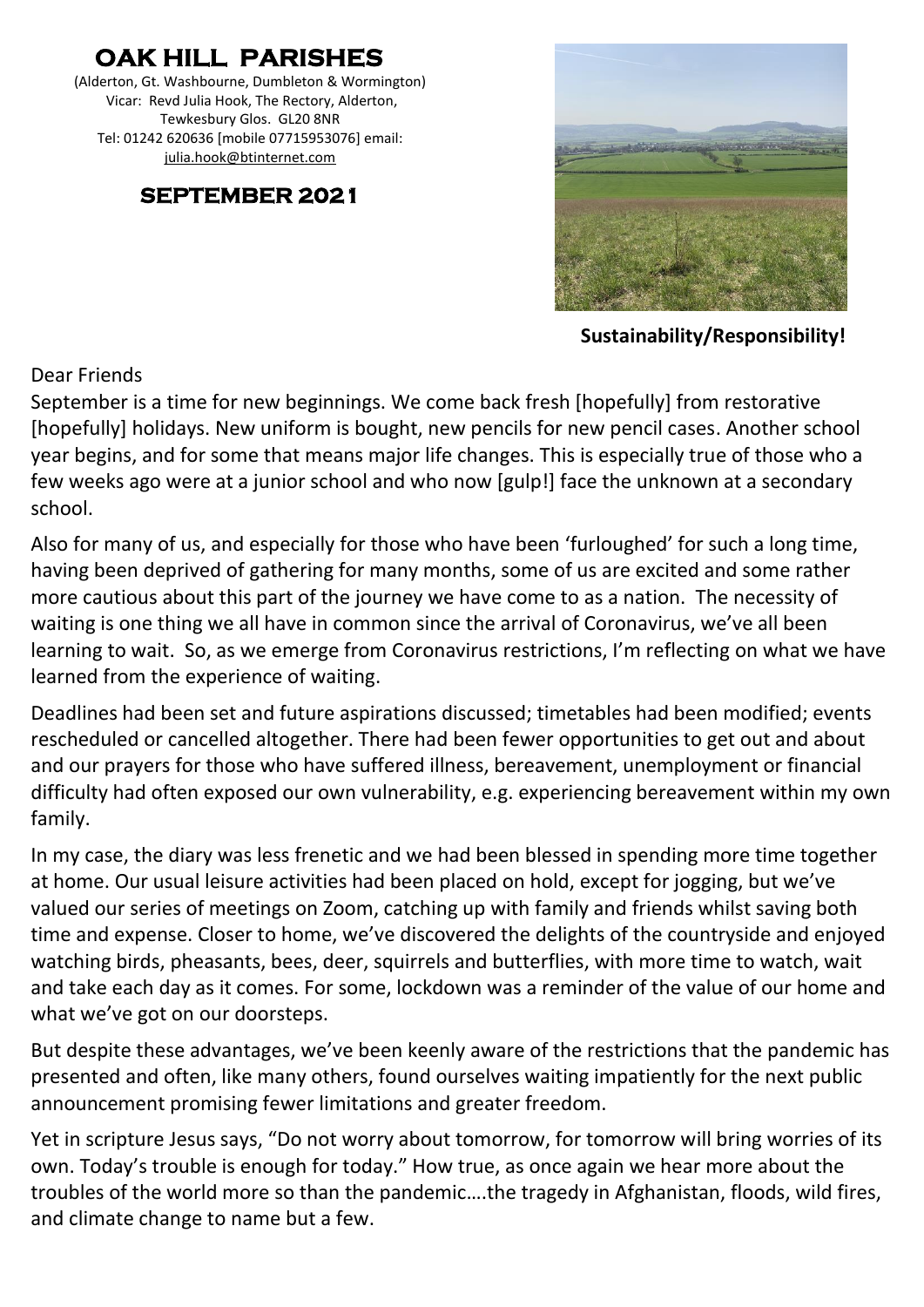With regards to us 'doing our bit' amongst our own communities, Kate Starkey, resident in Alderton has arranged a meeting to discuss **Sustainability**. Kate has managed to secure a brief talk from Raechel Kelly of The Liminality, who spearheads Planet Cheltenham. It's planned Raechel, will 'give us all a great base understanding of just how important community level effort is to reduce the impact of climate change. She will also give a taster of what's been done successfully elsewhere', says Kate. It's planned after Rachael's talk, there will be a 30-minute discussion/brainstorming session to potentially come away with a few ideas to take forward. Please do contact Kate on 07975 749141, text or WhatsApp if you are interested in attending the date is **Tuesday 28th September at 7.30pm in the village hall, Alderton.**

So as we emerge into a "living with Coronavirus world," with its greater flexibility and increased personal responsibility, may we use our freedom to live every day to the full, appreciating each present moment as a gift from God and waiting on his good time for the revealing of his purpose.

God's love for us goes on forever. Jesus Christ is the same yesterday, today and forever. If all we see around us is, as the hymn puts it, 'change and decay', then the God who is unchanging is faithful and constant in his abiding and reassuring presence with us.

This eternal presence of God-with-us is not passive, but active. The Spirit of God energizes, enables, strengthens and guides. May we use our God given talents and abilities to serve Him in one another, that our lives may reflect and be a vision of God's love and glory in the world. With every good Blessing. Julia

# **ALDERTON**

**MALVERN HILLBILLIES** We had a excellent evening in the churchyard with the Malvern Hillbillies and were even lucky enough to have some sunshine after a wet day! We are so grateful to the Hillbillies to have offered to play for free to raise money for our Church and it was lovely to be able to enjoy our first social gathering after all the trials of the lockdown. Many people have said how much they enjoyed the evening sitting and listening to a great range of their Old Time American mountain music. A huge thank you to the Hillbillies and to everyone who came to support the event. We have raised a great total of around £900.

**HARVEST FESTIVAL SERVICE** This will be on **Sunday September 26th at 10.30am** and will be a service singing many of our favourite Harvest songs. So do please join us to celebrate and enjoy seeing the church decorated with a range of flowers and harvest produce.

# **GREAT WASHBOURNE**

Many thanks to all who joined us for the Wine & Cheese fundraising evening on Saturday 14th August. The weather was very kind and we had a lovely, relaxed evening in the garden of Great Washbourne house. It was lovely to do something "normal" and have the village together. We raised the very tidy amount of £500 which will go towards church funds. Thanks to the Kent family for their very warm hospitality once again.

Ann Russell will be arranging a Macmillan coffee morning in the church on Friday 24th September, 10am -12 noon, with the proceeds split between the charity and the church. Do come along and join us if you're free.

**HARVEST FESTIVAL SERVICE** is planned for Sunday 17th October, 6pm - more details to follow.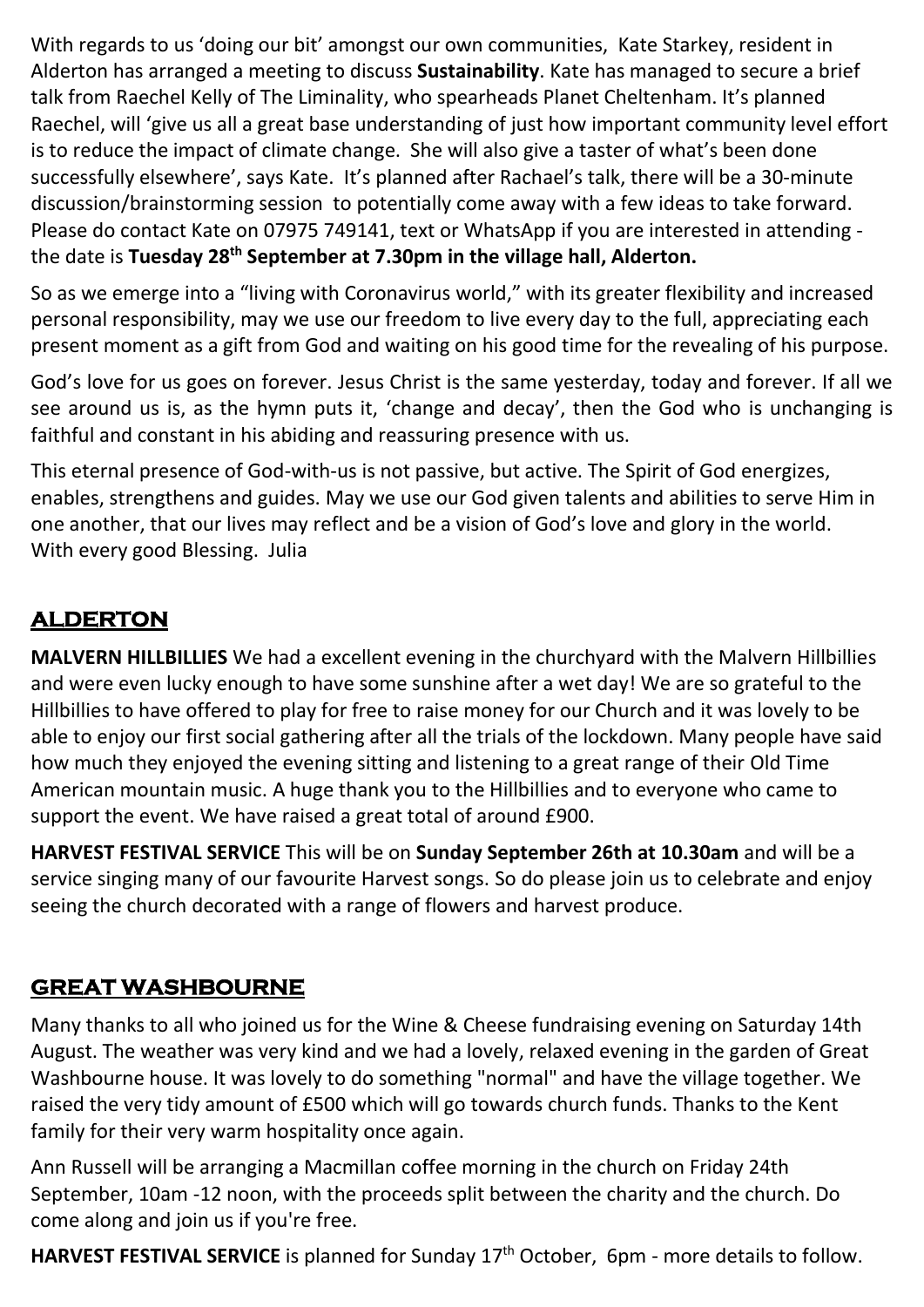#### **DUMBLETON**

**GOOD NEWS!** What a wonderful evening we all had at Jenny Hunters Garden Party. **We thank both Jenny and Richard for their kind hospitality and generosity. The magnificent sum of £2,000 was raised in aid of St Peter's Church Fund. A fantastic result. Thanks to everyone who contributed and supported this event.**

**GIFT DAY SATURDAY 18th SEPTEMBER 2pm-4.30pm**. Please join us for Tea and Cake (hopefully in sunshine) on The Green by the church, or in church if wet. See the enclosed letter for full details.

We would also enjoy seeing you at The **HARVEST FESTIVAL SERVICE** the following day Sunday 19th September at 10.30am. (Please don't forget to book your place at this service by contacting Tricia or Paul on 01386 882049). As is customary we will be collecting non-perishable items of food to be donated to the local Food-Bank. Any donations of tins, packets etc can be left in church on Gift Day or alternatively contact Jenny Maher 01386 881474 who will be happy to collect from you during the week before.

**DATE FOR YOUR DIARY! SATURDAY 16th OCTOBER** is the date for our **HARVEST SUPER** which we hope you will come and enjoy. More details next month.

From the Registers: Holy Matrimony: 20th August, Toby James Harris and Sarah Kaye Voyce.

## **WORMINGTON**

**CARIBBEAN BISTRO EVENING** - Saturday 18th September 2021 VILLAGE MARQUEE 7pm for food service at 7.30pm - £12.50 a ticket - 2 course meal – Caribbean Reggae style! Pay Bar (card payments) – Cocktails available! Organised by the WVS - Please book your place with Angela Piercy 584416 [angela.piercy@hotmail.co.uk](mailto:angela.piercy@hotmail.co.uk) **by Monday 13th September**

**HARVEST FESTIVAL SERVICE – Sunday 26th September 6pm** Non-perishable food items welcome for the Winchcombe Food Bank. All are invited to bring flowers to decorate the church on Saturday 25<sup>th</sup>.

#### **SPONSORED WALK**

**The offer of a Sponsored Walk for the Oakhill Parishes, by Michael Hand – reminder.** Michael is walking over three days in September, along the Thames Path from Oxford to the

source of the Thames near Cirencester.

Says Michael, 'I do hope a long walk can raise much needed money for churches that I know still mean much to the communities in which they are set.' 'Any offer of sponsorship would mean a great deal to me. There are now sponsor forms in all four churches.' Thank you.